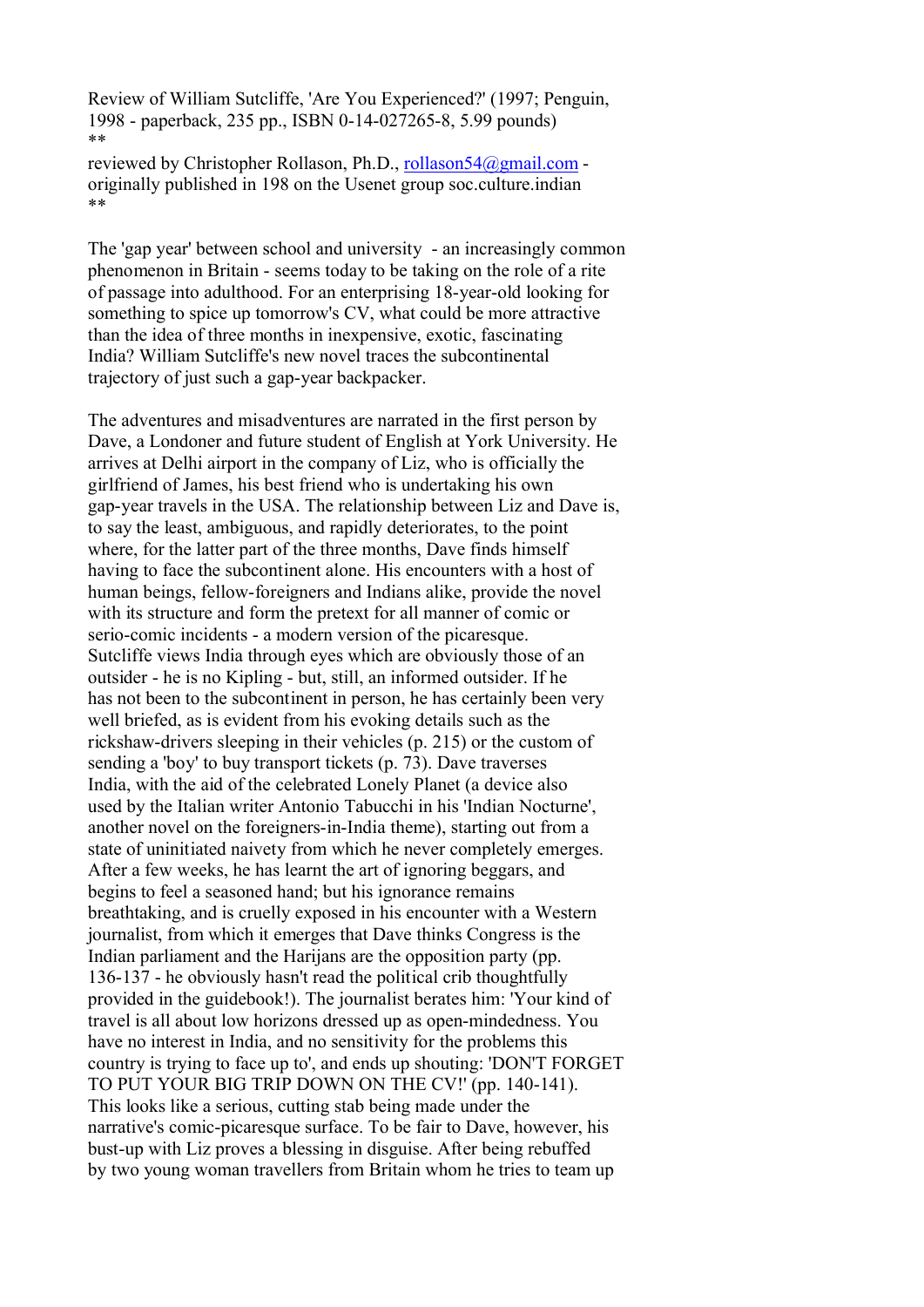with, he is marooned in Bangalore, falls ill, and eventually meets a Karnataka Christian who befriends him and invites him to his house. Dave muses: 'Although we hadn't really managed much of a conversation, and I'd been mostly bored out of my skull, I felt that the visit marked a significant and positive watershed. I had actually gone inside an Indian house. Gone inside, sat down and talked to a real Indian person' (p. 173). Soon after, Ranj, an Anglo-Indian on the run from an arranged marriage invites Dave to stay with him in a luxury hotel in Kovalam, where his companion's erotic adventures prove another eye-opener: '" You can't chat up Indians. " " Why not? " .... " Her brothers will come and kill you in the middle of the night. " .. " Where do you think you are? Pakistan or something? This is a civilized country. " (p. 187). Dave encounters what is know as the 'broad-minded' underside of the Indian bourgeoisie - a phenomenon which may be confirmed from such authentically Indian works of fiction as Shobha De's 'Starry Nights' or Vikram Chandra's 'Love and Longing in Bombay', and discovers that the modern subcontinental reality is rather more complex than might be supposed from the usual Western stereotypes.

Sutcliffe's narrative plays with those stereotypes, taking them up and exposing them for the half-baked half-truths they are. The two most obvious clichés are, of course, 'India, land of poverty' and 'Mother India, fount of spirituality' - ideas of the subcontinent which are not actually untrue, but which fail to take account of a whole range of other phenomena. If there is nothing to India but beggars and gurus, then what room is there for literature, the press, music or cinema, or for archaeology, retailing, banking or information technology? Early on, Dave expresses the absurd opinion that India is 'a country that's too poor to have museums' (p. 33 - once again, he hasn't read the Lonely Planet guide properly, nor can he ever have got beyond the first few lines of Kipling's 'Kim'), and there is no sign that he ever visits a museum to disabuse himself of this particular misconception. In Kerala, our naive visitor discovers to his amazement that not all Indians are mired in penury: 'Most of the people in the bar were rich Indians, which I had always thought was a contradiction in terms' (p. 185). The spiritual stereotype is mercilessly pilloried, in the glib New Age guruspeak parroted by the Western travellers ('Go where the feeling takes you' - p. 70; 'my karma is completely different (...) I've learned so much about myself ... about healing .. and stuff' - p. 108). Dave discovers that Liz, after abandoning him, has entered an ashram and become a devotee of a guru whose interpretation of Tantric yoga is, alas, all too literal. Both stereotypes - poverty and spirituality - converge hilariously in the experiences of Fee and Caz, two English woman travellers fresh from a 'girls' public school', who start out as budding Mother Teresas, washing lepers in Udaipur and wallowing in their own virtue ('You just feel like a \_good\_ person' - p. 109), but end up with a double nervous breakdown from their own misadventures with the predatory guru.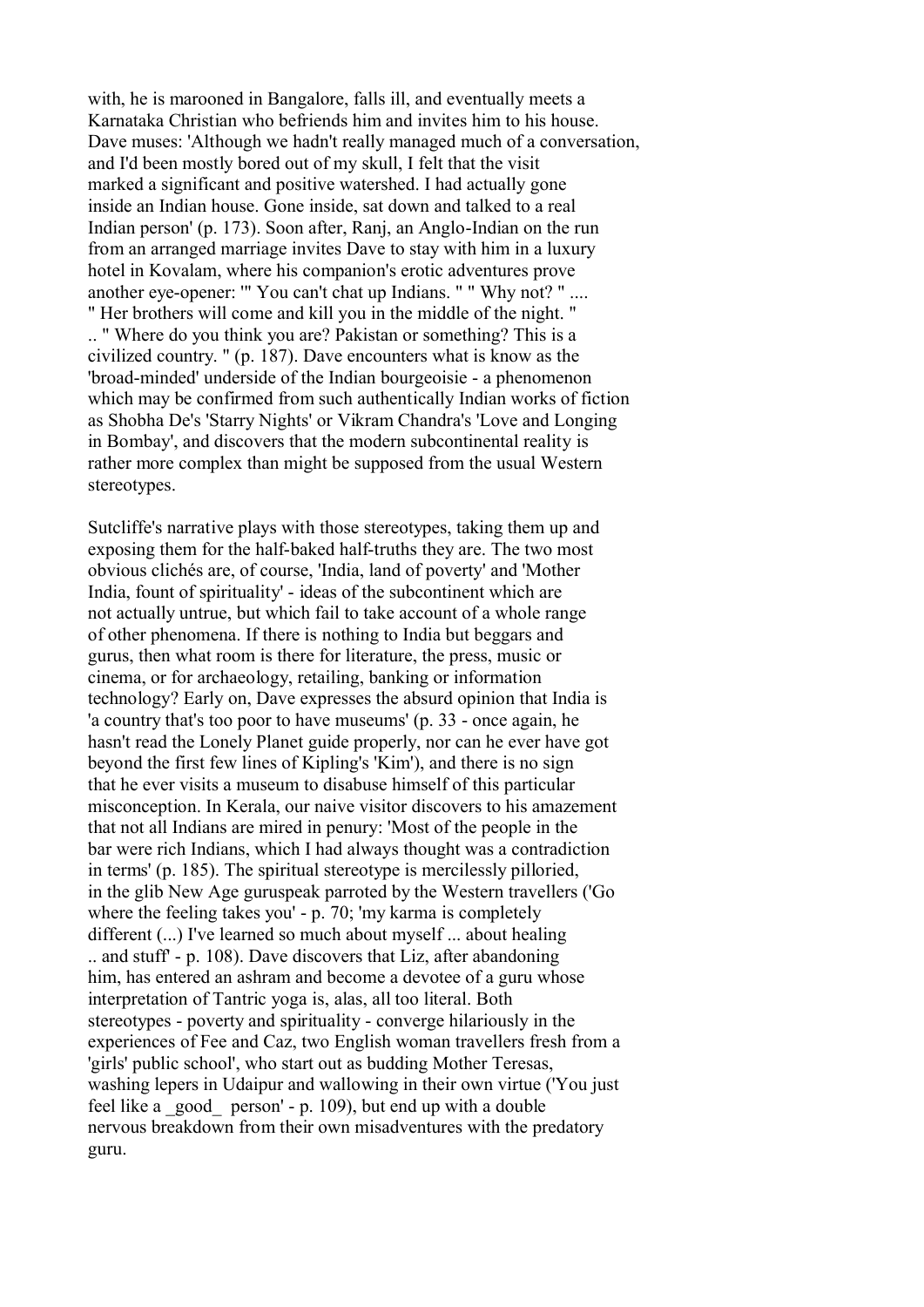The reader may ask how far, in reality, Sutcliffe himself has managed to escape the superficial view of the subcontinent which he sets out to satirise. The book does certainly reveal a decent knowledge of India, whether acquired at first or second hand. There are moments where the author's grasp on the country might be doubted - as when, in his Bangalore acquaintance's house, Dave says: 'I could hear him shouting things in Hindi' (p. 170), or, later, on a train: 'We shared our compartment with a family who were carrying even more food than Ranj ... No one in the family spoke a word of English, and Ranj couldn't communicate with them either due to some problem with dialects' (p. 180). It is more likely that a family in Bangalore would speak in Kannada, rather than Hindi (although the latter would not be impossible in a 'cosmopolitan' metropolis that attracts hi-tech professionals from the whole country). It is, more seriously, a gross solecism to call India's great regional languages 'dialects' simply because they are not Hindi (one might as reasonably label Russian a 'dialect' because it is not English). However, this is a first-person narrative, and the ignorance may be reasonably attributed to Dave and not the author. Meanwhile, if Dave has indeed made some effort to get to grips with the country towards the end of his stay, he has still missed a remarkable amount. He has managed to spend time in Bangalore without realising that the city is the heart of India's booming software industry; he has found out nothing about the world's biggest cinema industry; nor does he seem to have once opened a copy of 'The Times of India', or any other example of the country's thriving and eloquent English-language press.

Once the three months are up, Dave dutifully returns home to England. It is not the reviewer's function to give away the novel's ending: suffice it to say that Dave sincerely believes that he has emerged from his rite of passage richer in experience and maturity - 'I would be able to begin again as the new me ... Dave the traveller' (p. 235). The dispassionate reader may conclude that, yes, the traveller has learned a few things along the way, but he has done little more than scratch the surface: his initiation into adulthood may indeed have started in India, but it has a long way to go yet. Sutcliffe's tone throughout is largely comic and satiric, but the sharp observation and acid caricatures also suggest that he is making a serious point about East-West communication, seen as difficult and impeded by stereotypes, but nonetheless not impossible. There is no question here of the far more complex explorations of India's relationship with the wider world to be found in such writers as Salman Rushdie, Anita Desai or Vikram Chandra: in particular, there is nothing in Sutcliffe's novel to compare with the percipient irony of the episode in Chandra's novel 'Red Earth and Pouring Rain' where an Indian studying in the US brings his American girlfriend home on vacation, only to find the relationship dissolve under the twin stresses of monsoon rains and intercultural incomprehension. 'Are You Experienced?' is not in the same league as the works of those 'Indo-Anglian' writers, but, then again, it is clearly not intended to be. Sutcliffe does, however, convincingly present the problem of